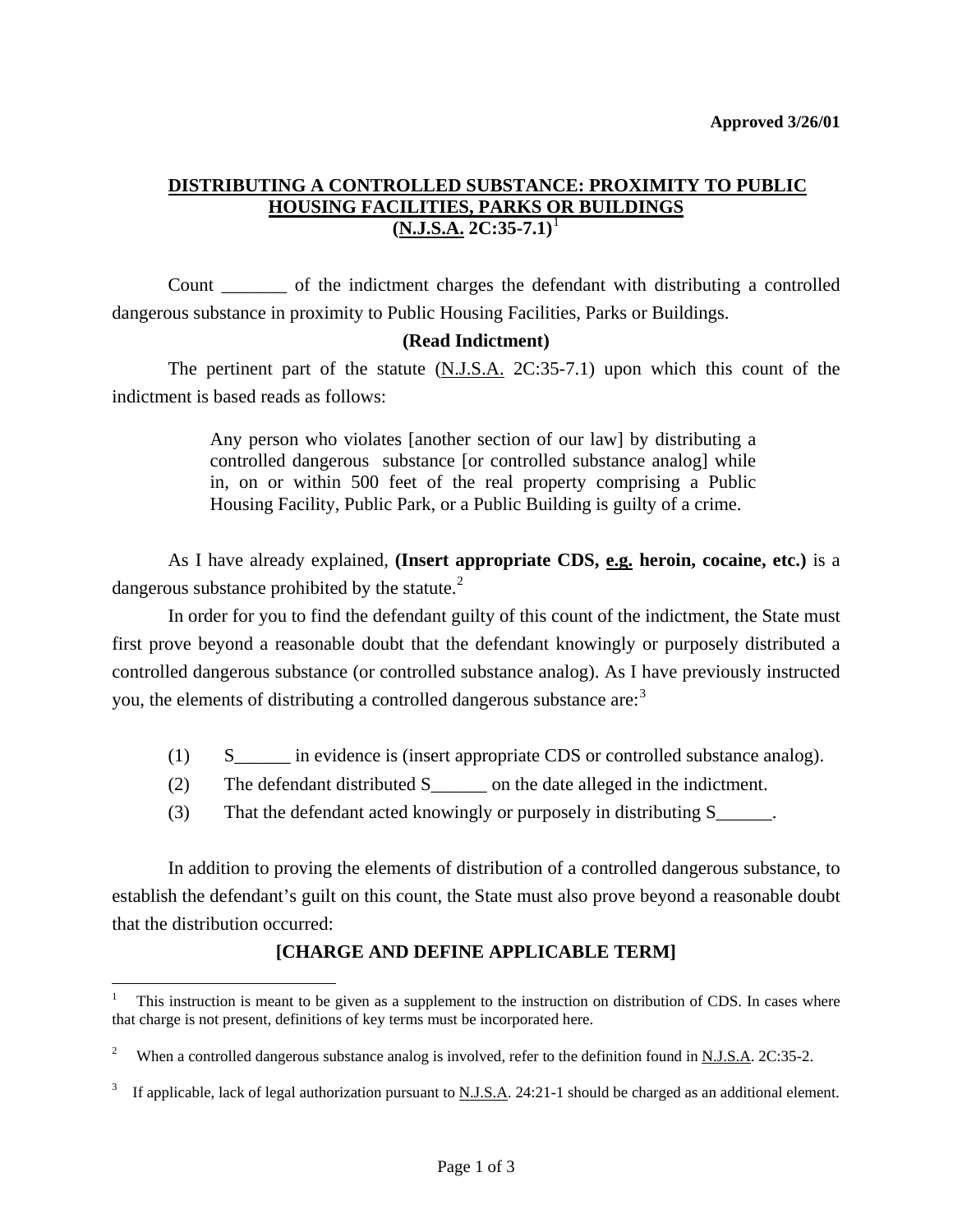#### **DISTRIBUTING A CONTROLLED DANGEROUS SUBSTANCE: PROXIMITY TO PUBLIC HOUSING FACILITIES, PARKS OR BUILDINGS (N.J.S.A. 2C:35-7.1)**

in (or within 500 feet of) any Public Housing Facility

### **OR**

in (or within 500 feet of) any Public Park

## **OR**

in (or within 500 feet of) any Public Building

"Public Housing Facility" means any dwelling, complex of dwellings, accommodation, building, structure or facility and real property of any nature appurtenant thereto and used in connection therewith, which is owned by or leased to a local housing authority in accordance with the "Local Redevelopment and Housing Law," P.L. 1992, c.79 (C.40A:12A-1 et seq.) for the purpose of providing living accommodations to persons of low income.

 "Public park" means a park, recreation facility or area or playground owned or controlled by a State, county or local government unit.

"Public Building" means any publicly owned or leased library or museum.

 The possibility that defendant may have been unaware that the prohibited conduct took place in or within 500 feet of a Public Housing Facility, Public Park or Public Building is not a defense to this crime and shall not be considered by you in your deliberations. I further instruct you that whether defendant intended to make the distribution within 500 feet of the public property is irrelevant. To prove this element, the State must simply prove that when the defendant distributed a controlled dangerous substance, he/she was in or within 500 feet of a Public Housing Facility, Public Park or Public Building.

 To reiterate, in order for you to find the defendant guilty of this count of the indictment, the State must prove all of the following elements beyond a reasonable doubt:

- 1. S\_\_\_\_\_\_ in evidence is (insert appropriate CDS) (or a controlled substance analog).
- 2. That the defendant distributed S<sub>\_\_\_\_\_</sub> on the date alleged in the indictment.
- 3. That the defendant acted knowingly in distributing S\_\_\_\_\_\_.
- 4. That when the defendant distributed S<sub>2</sub>, he/she was in or within 500 feet of a [**charge as appropriate:** Public Housing Facility, Public Park or Public Building].

<span id="page-1-0"></span> If you find that the State has proven all of these elements beyond a reasonable doubt, then you must return a verdict of guilty. On the other hand, if you find that the State has failed to